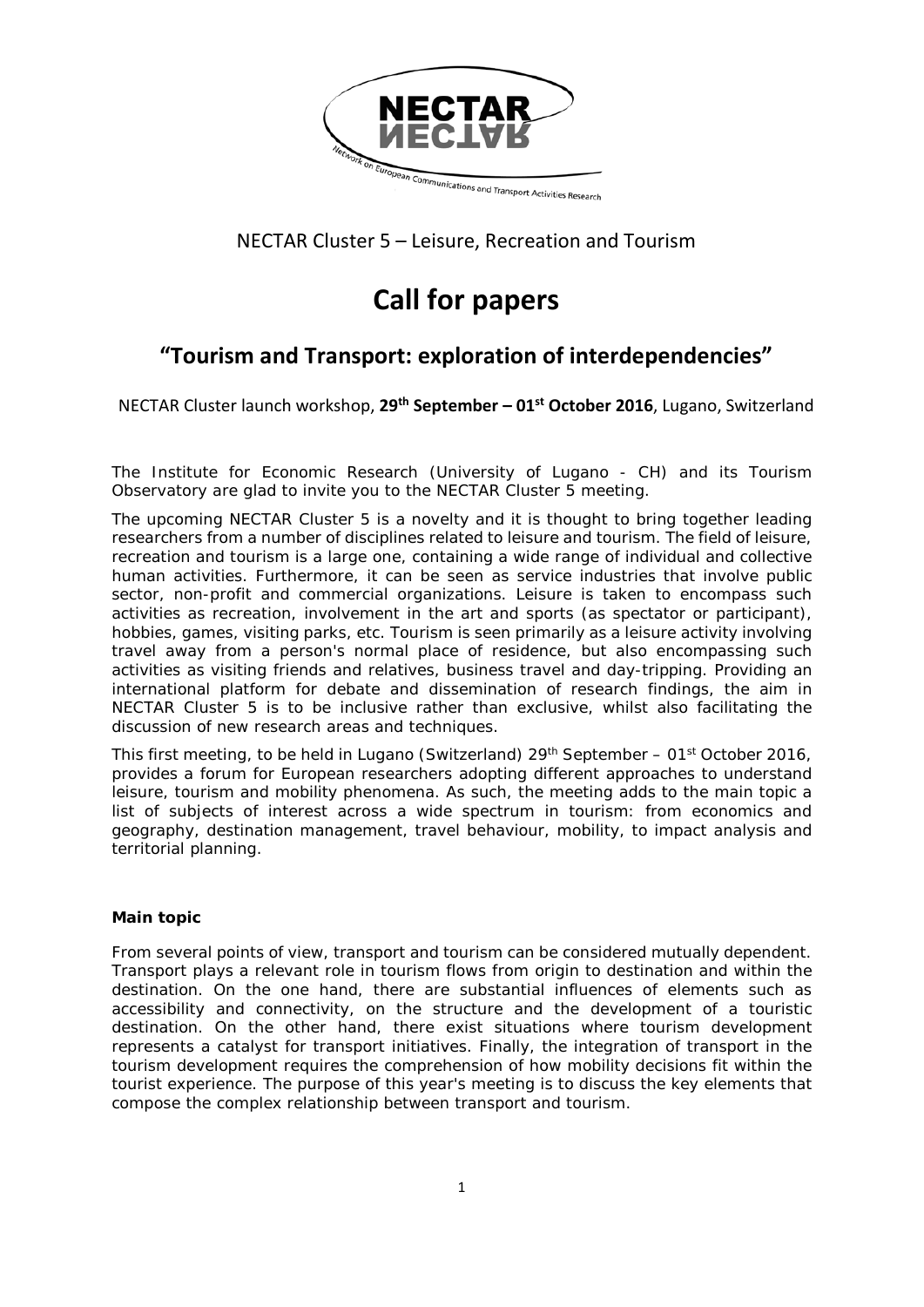

#### **Further topics of interest**

The meeting will also consider relevant papers to the areas including (but not limited to) the following subjects:

- Global Trends in Leisure, Recreation and Tourism
- Trends of Tourist Demand
- The Economic Impact of Leisure, Recreation and Tourism
- Tourism in Territorial Planning and Regional Expansion
- Seasonality pattern
- Competition and Cooperation in Tourism
- Choice Models and Consumer Decision Making
- Day Trips and their Impacts
- Rural Tourism Development
- City Tourism
- Externalities in Tourism

#### **Abstract submission**

Abstracts consisting of no more than 400 words - including three keywords - should be sent as .doc(x) or .pdf files by e-mail to Stefano Scagnolari ( [stefano.scagnolari@usi.ch](mailto:stefano.scagnolari@usi.ch) ) by Monday 30th May 2016.

The Organizing Committee invites researchers of any level or background, including PhD students, to present finished papers or papers still in progress.

#### **Venue**

The workshop will take place in Lugano, Switzerland

#### **Important dates:**

Deadline for submission of abstracts: 30-06-2016

Abstract acceptance notice: 10-07-2016

#### **Fees**

NECTAR membership for the year 2016 is required in order to attend the meeting. Meals and accommodation for two nights will be offered to 15 NECTAR-members, for only one author per paper. We have space for ten further colleagues, but at their own accommodation expenses.

Non-members can find details on how to join the association on the "Membership" page of NECTAR's website: [http://www.nectar-eu.eu/membership/.](http://www.nectar-eu.eu/membership/)